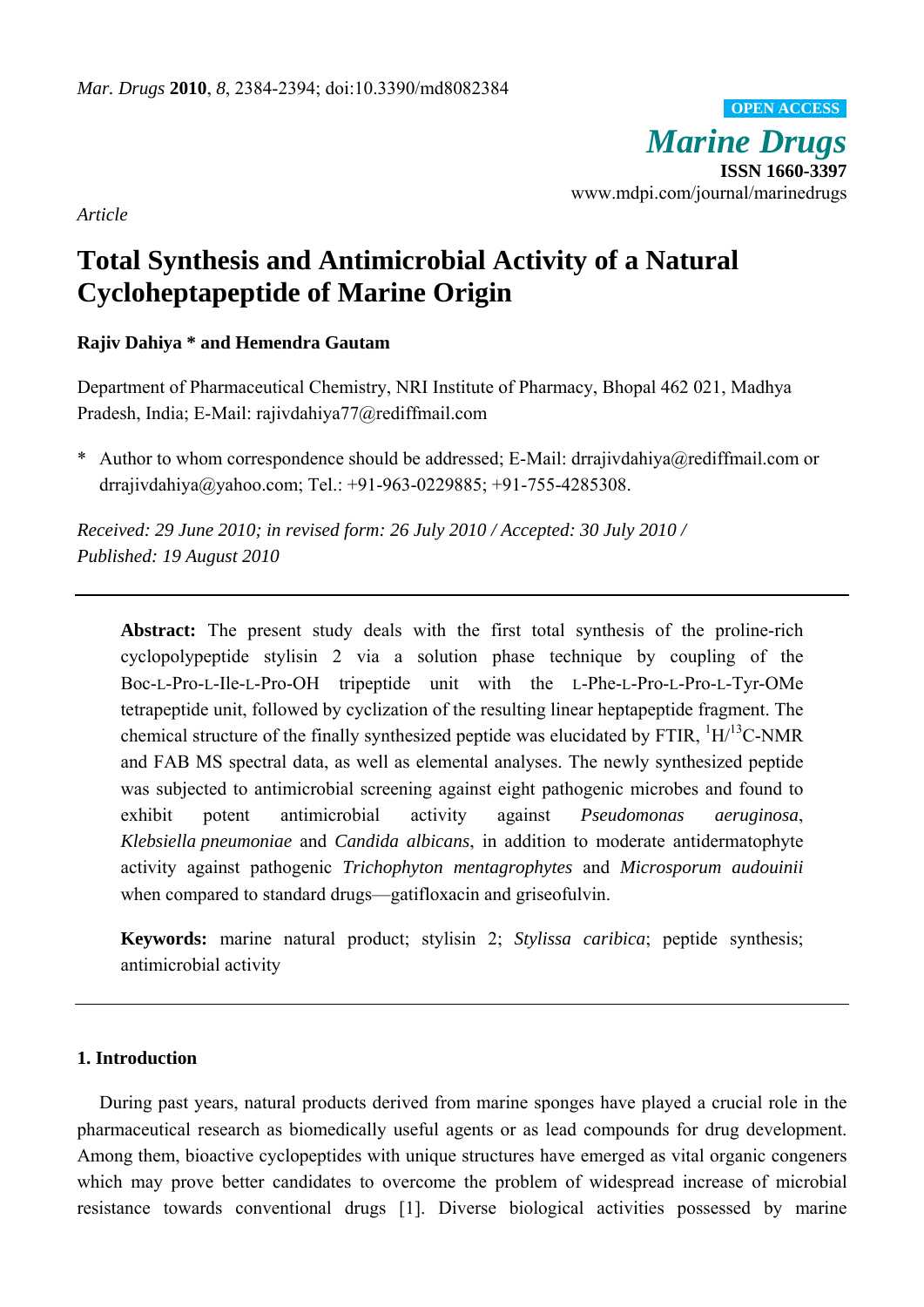sponge-derived natural cyclic peptides include antimicrobial, cytotoxic, anti-HIV, nematocidal, anti-inflammatory, serine protease and protein tyrosine phosphatase inhibitory activity [2–8]. Stylisin 2, a natural cyclic heptapeptide has been isolated from the Jamaican sponge *Stylissa caribica* and its structure was elucidated on the basis of 1D and 2D NMR data  $(^1H, ^{13}C,$  COSY, HMQC, HMBC, ROESY), followed by determination of absolute configuration of amino acids by Marfey's analysis [9].

Prompted by the pharmacological properties of proline-rich cyclopeptides [10–13] as well as to obtain a natural bioactive peptide in good yield and in continuation of our efforts toward synthesizing natural cyclopeptides [14–27], the present study was aimed at the first total synthesis of stylisin 2 (**8**) using solution phase techniques. The synthesized cyclooligopeptide was also subjected to antibacterial and antifungal screening.

## **2. Results and Discussion**

In present study, a disconnection strategy was employed to carry out the first total synthesis of stylisin 2. The cyclic heptapeptide molecule was split into three dipeptide units Boc-L-Pro-L-Ile-OMe (**1**), Boc-L-Phe-L-Pro-OMe (**2**), Boc-L-Pro-L-Tyr-OMe (**3**) and single amino acid unit L-Pro-OMe·HCl (**4**). The required dipeptides **1**–**3** were prepared by coupling of Boc-amino acids, *viz*. Boc-L-Pro and Boc-L-Phe with the corresponding amino acid methyl ester hydrochlorides *viz.* L-Ile-OMe·HCl, L-Pro-OMe·HCl and L-Tyr-OMe·HCl employing dicyclohexylcarbodiimide (DCC) as coupling agent [28]. Racemization was suitably controlled during normal peptide couplings by the use of less strenuous conditions, *i.e.*, low temperature, controlled quantity of the base such as triethylamine (TEA) and a suitable solvent like dimethylformamide (DMF) or tetrahydrofuran (THF). The ester group of dipeptide **1** was removed by alkaline hydrolysis with LiOH and the deprotected peptide was coupled with amino acid methyl ester hydrochloride **4** using diisopropylcarbodiimide (DIPC)/DCC and triethylamine (TEA), to get the tripeptide unit Boc-L-Pro-L-Ile-L-Pro-OMe (**5**). Similarly, dipeptide **2** after deprotection at the carboxyl end, was coupled with dipeptide **3** deprotected at amino terminal, to get the tetrapeptide unit Boc-L-Phe-L-Pro-L-Pro-L-Tyr-OMe (**6**). After removal of the ester group of tripeptide **5** and the Boc group of tetrapeptide **6**, these deprotected units were coupled to get the linear heptapeptide unit Boc-L-Pro-L-Ile-L-Pro-L-Phe-L-Pro-L-Pro-L-Tyr-OMe (**7**). The methyl ester group of the linear peptide fragment was replaced by a pentafluorophenyl (pfp)/*p*-nitrophenyl (pnp) ester group. The Boc-group of the resulting compound was removed using trifluoroacetic acid (TFA) and the deprotected linear fragment was now cyclized by keeping the whole contents at 0 °C for 7 days in the presence of catalytic amounts of TEA/NMM/pyridine to get cyclooligopeptide **8** (Scheme 1). The cyclization of the linear peptide was indicated by the disappearance of absorption bands at 1,750, 1,271 cm<sup>−</sup><sup>1</sup> and 1,389, 1,373 cm<sup>−</sup><sup>1</sup> (CO stretching of ester and CH deformation of *tert*-butyl group) in the IR spectrum of compound **8**. Formation of cyclooligopeptide was further confirmed by the disappearance of the singlet at δ 1.49 corresponding to the nine protons of the Boc *tert*-butyl group and the singlet at d 3.54 corresponding to the three protons of the methyl ester in the  ${}^{1}$ H-NMR spectrum of compound **8**. Seven signals between δ 4.39–3.85 in the proton spectrum of compound **8** agree with the expected peptidic structure for the compound, with these signals being attributable to the alpha protons of seven amino acids. The NMR data of the synthetic stylisin 2 are identical with those of the natural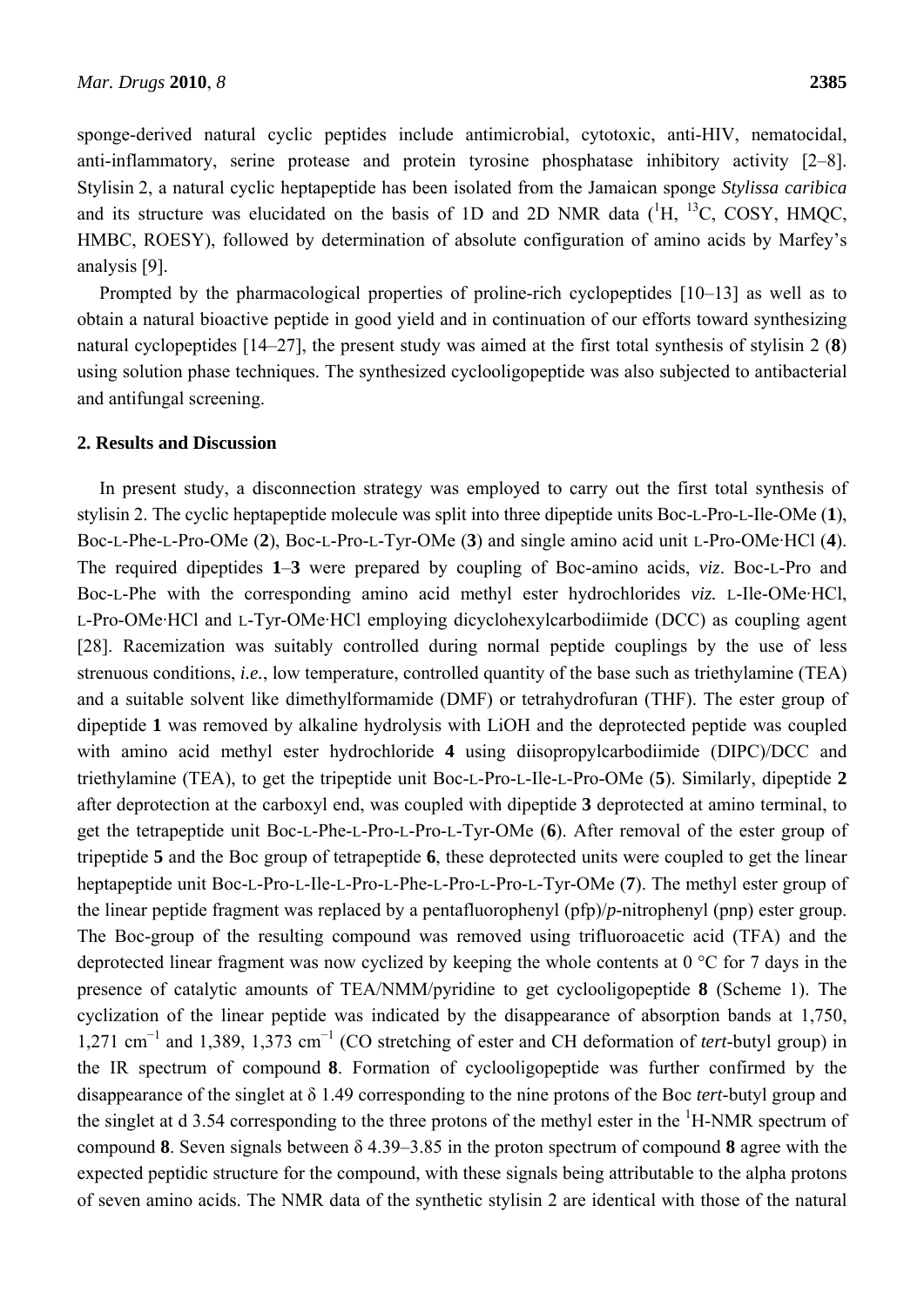product within the error range of d  $0.07(^1H)$  and 1 (<sup>13</sup>C), respectively. Furthermore, the <sup>1</sup>H-NMR and <sup>13</sup>C-NMR spectra of the synthesized cycloheptapeptide showed characteristic peaks confirming the presence of all the 57 protons and 44 carbon atoms. The presence of a  $[M + H]$ <sup>+</sup> ion peak at  $m/z$  812.9 corresponding to the molecular formula  $C_{44}H_{57}N_7O_8$  in the ESI-MS/MS spectrum of compound 8, along with other fragment ion peaks resulting from cleavage at the 'Ile-Pro' and 'Phe-Pro' amide bond levels, showed the exact sequence of attachment of all the seven amino acid moieties in a chain. In addition, elemental analysis of compound **8** afforded values (±0.03) in accordance with the molecular composition. Synthesis of stylisin 2 (**8**) was thus carried out successfully with good yield and pyridine

**Scheme 1.** Synthetic route for natural cycloheptapeptide stylisin 2 (**8**).

was proven to be an effective base for cyclization of the linear heptapeptide fragment.



*Reagents and conditions*: (i) LiOH, THF-H<sub>2</sub>O (1:1), RT, 1 h; (ii) TFA, CHCl<sub>3</sub>, RT, 1 h; (iii) DIPC/DCC, TEA, DMF/THF, RT, 24–36 h; (iv) DCC, pfp/pnp, RT, 12 h; (v) TEA/NMM/pyridine, CHCl<sub>3</sub>, 7 days, 0 °C.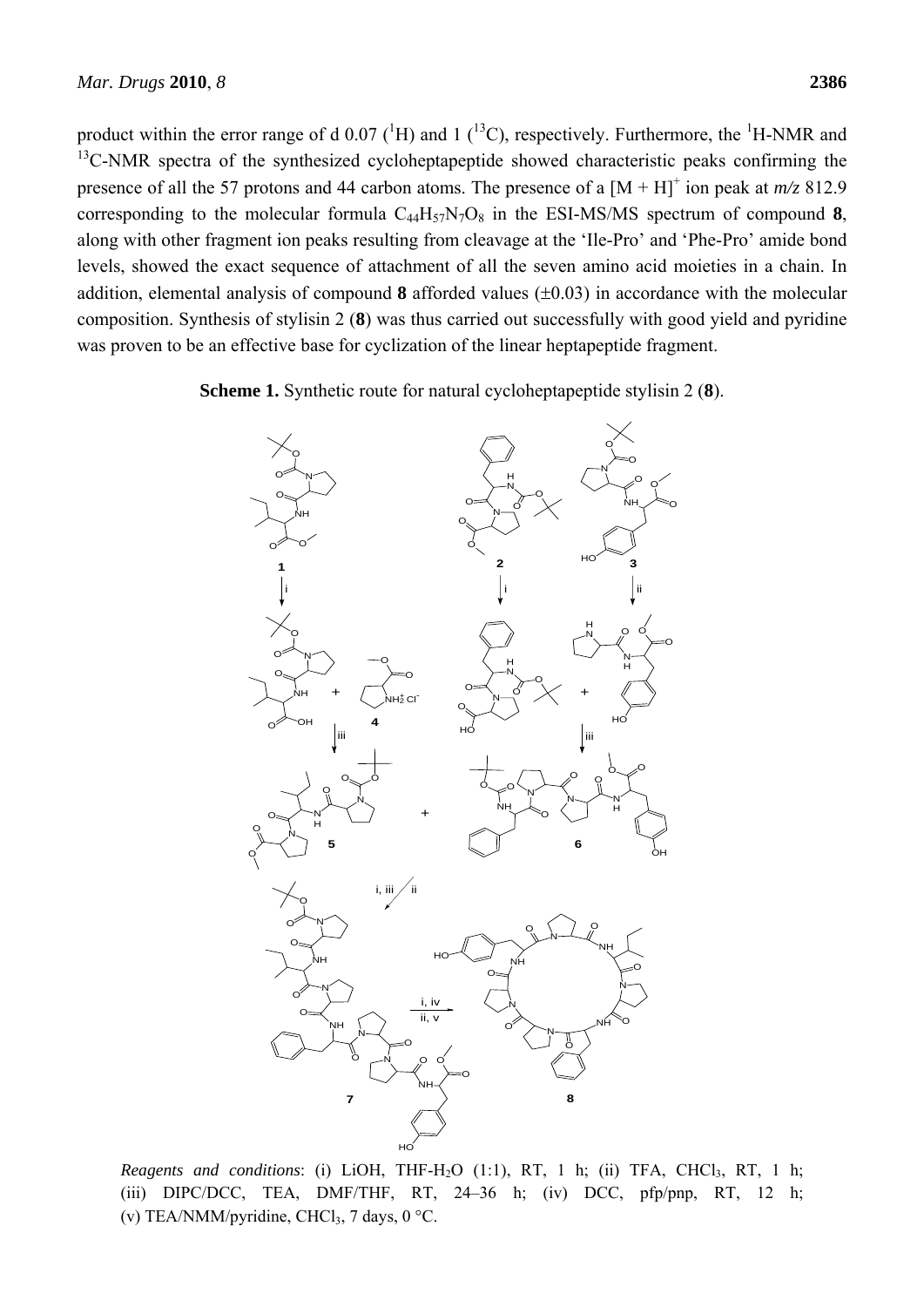Comparison of antimicrobial screening data (Table 1) suggested that cyclooligopeptide **8** exhibited higher antibacterial activity against the Gram negative bacteria *Klebsiella pneumoniae* and *Pseudomonas aeruginosa*, and potent antifungal activity against pathogenic *Candida albicans* with MIC values of 12.5−6 μg/mL, in comparison to a standard drug—gatifloxacin. Moreover, compound **8** displayed a moderate level of biological activity against the dermatophytes *Microsporum audouinii* and *Trichophyton mentagrophytes* with MIC values of 6 μg/mL. However, compound **8** displayed no significant activity neither against Gram positive bacteria nor against the fungus *A. niger.*

| Compound             | Diameter of zone of inhibition (mm) |          |       |       |                       |       |          |        |
|----------------------|-------------------------------------|----------|-------|-------|-----------------------|-------|----------|--------|
|                      | <b>Bacterial strains</b>            |          |       |       | <b>Fungal strains</b> |       |          |        |
|                      | B.                                  | S.       | Р.    | K.    | C.                    | M.    | A.       | Т.     |
|                      | sub.                                | aur.     | aeru. | pneu. | alb.                  | audo. | niger    | menta. |
| 7                    | 10(25)                              | 14(12.5) | 22(6) | 23(6) | 21(6)                 | 11(6) |          | 14(6)  |
| 8                    | 13(25)                              | 16(12.5) | 26(6) | 28(6) | 27(6)                 | 15(6) |          | 18(6)  |
| Control <sup>*</sup> |                                     |          |       |       |                       |       |          |        |
| Gatifloxacin         | 18(12.5)                            | 28(6)    | 22(6) | 25(6) |                       |       |          |        |
| Griseofulvin         |                                     |          |       |       | 20(6)                 | 17(6) | 18(12.5) | 20(6)  |

**Table 1.** Antimicrobial activity data for compound **7** and **8**.

*B. sub.*: *Bacillus subtilis*; *S. aur.*: *Staphylococcus aureus*; *P. aeru.*: *Pseudomonas aeruginosa*; *K. pneu.*: *Klebsiella pneumoniae*; *C. alb.*: *Candida albicans*; *M. audo.*:*Microsporum audouinii*; *A. niger*: *Aspergillus niger*; *T. menta.*: *Trichophyton mentagrophytes*.

<sup>†</sup> Values in bracket are MIC values (μg/mL); \* DMF/DMSO.

Analysis of the antimicrobial activity data revealed that the linear heptapeptide **7** displayed less bioactivity against pathogenic bacteria and fungi compared to its cyclic form **8**. This is because cyclization of peptides reduces the degree of freedom for each constituent within the ring and thus leads to substantially reduced flexibility, increased potency and selectivity for cyclic peptides. Further, the inherent flexibility of linear peptides leads to different conformations which can bind to more than one receptor molecules, resulting in undesirable adverse effects.

## **3. Experimental**

Melting points were determined by open capillary method and are uncorrected. L-Amino acids, di-*tert*-butylpyrocarbonate (Boc<sub>2</sub>O), DCC, DIPC, TFA, TEA, pyridine and NMM were procured from SpectroChem Limited (Mumbai, India). IR spectra were recorded on a Shimadzu 8700 FTIR spectrophotometer using a thin film supported on KBr pellets or utilizing chloroform solutions.  ${}^{1}$ H-NMR and  ${}^{13}$ C-NMR spectra were recorded on a Bruker AC NMR spectrometer (300 MHz) using CDCl3 as solvent and TMS as internal standard. The mass spectra were recorded on a JMS-DX 303 Mass spectrometer (Jeol, Tokyo, Japan) operating at 70 eV in ESI-MS/MS mode. Optical rotation of the synthesized peptide derivatives was measured in methanol on an automatic polarimeter in a 2 dm tube at 25 °C using a sodium lamp. Elemental analyses of all compounds were performed on a Vario EL III elemental analyzer. Purity of all synthesized compounds was checked by TLC on precoated silica gel G plates utilizing chloroform/methanol in different ratios (8:2/7:3, *v/v*) as developing solvent system and spots were detected by exposure to iodine vapours in a tightly closed chamber.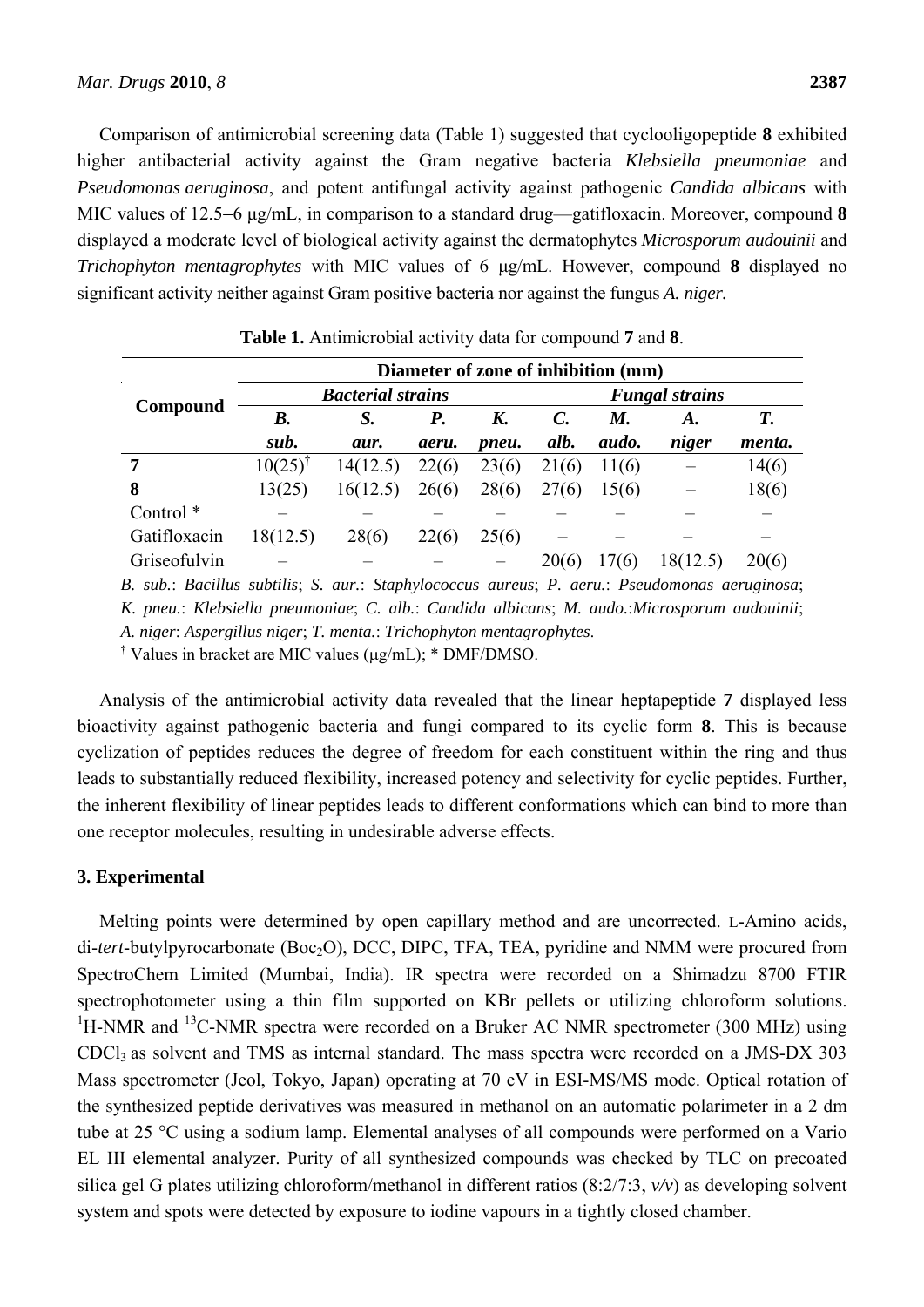## *3.1. General procedure for the preparation of linear tri/tetrapeptide segments*

To a solution of amino acid methyl ester hydrochloride or dipeptide methyl ester (0.01 mol) in DMF (25 mL), TEA (0.021 mol) was added in portions at 0 °C and the reaction mixture was stirred for 15 min, maintaining the temperature between 0−5 °C. Boc-dipeptide (0.01 mol) was dissolved in DMF (25 mL) and DIPC or DCC (0.01 mol) was added in portions with stirring. Stirring was first done for 1 h at 0−5 °C and then further for 24 h at room temperature (RT). Precaution was taken not to allow the reaction temperature to exceed RT to avoid the risk of racemization. After the completion of the reaction, the reaction mixture was diluted with an equal amount of water. The precipitated solid was filtered, washed with water and recrystallized from a mixture of chloroform and petroleum ether (bp 40−60 °C) followed by cooling at 0 °C to get the title compounds.

*tert-Butyloxycarbonyl-L-prolyl-L-isoleucyl-L-proline methyl ester* (**5**). Semisolid mass; Yield 87%; [α]D −41.4°; Rf 0.78; IR (CHCl3): *v* 3,122 (N–H str, amide), 2,997–2,989 (C–H str, CH2, Pro), 2,965, 2,927 (C–H str, asym, CH3 and CH2), 2,869 (C–H str, sym, CH3), 1,752 (C=O str, ester), 1,678, 1,673, 1,644 (C=O str, 3˚ and 2˚ amide), 1,536 (N–H bend, 2˚ amide), 1,388, 1,375 (C–H bend, *tert*-butyl), 1,269 (C–O str, ester) cm<sup>-1</sup>; <sup>1</sup>H-NMR (CDCl<sub>3</sub>): δ 6.25 (1H, br. s, NH), 4.52 (1H, t, *J* = 8.6 Hz, H-α, Ile), 4.11 (1H, t, *J* = 6.9 Hz, H-α, Pro-1), 3.92 (1H, t, *J* = 6.9 Hz, H-α, Pro-2), 3.62 (3H, s, OCH3), 3.41 (2H, t, *J* = 7.2 Hz, H-δ, Pro-2), 3.21 (2H, t, *J* = 7.1 Hz, H-δ, Pro-1), 2.55 (2H, q, H-β, Pro-1), 2.04 (3H, m, H-β, Pro-2 and H-β, Ile), 1.97 (2H, m, H-γ, Pro-2), 1.90 (2H, m, H-γ, Pro-1), 1.64 (2H, q, H-γ, Ile), 1.48 (9H, s, *tert*-butyl), 1.03 (3H, d, *J* = 5.9 Hz, H-γ′, Ile), 0.97 (3H, t, *J* = 7.8 Hz, H- $\delta$ , Ile); Anal. Calcd. for C<sub>32</sub>H<sub>37</sub>N<sub>3</sub>O<sub>6</sub>: C, 60.12; H, 8.48; N, 9.56. Found: C, 60.15; H, 8.49; N, 9.54%.

*tert-Butyloxycarbonyl-L-phenylalanyl-L-prolyl-L-prolyl-L-tyrosine methyl ester* (**6**). Semisolid mass; Yield 79%; [α]<sub>D</sub> −69.2°; R<sub>f</sub> 0.59; IR (CHCl<sub>3</sub>): *v* 3,372 (O–H str, Tyr), 3,123, 3,119 (N–H str, amide), 3,069, 3,055 (C–H str, rings), 2,999–2,987 (C–H str, CH2, Pro), 2,929, 2,925 (C–H str, asym, CH2), 2,875, 2,852 (C–H str, sym, CH3 and CH2), 1,748 (C=O str, ester), 1,682–1,678, 1,645, 1,639 (C=O str, 3˚ and 2˚ amide), 1,588, 1,483 (skeletal bands), 1,539, 1,532 (N–H bend, 2˚ amide), 1,389, 1,374 (C–H bend, *tert*-butyl), 1,266 (C–O str, ester), 1,230 (C–O str, phenolic), 828, 725, 689 (C–H bend, out-of-plane (oop), rings) cm<sup>-1</sup>; <sup>1</sup>H-NMR (CDCl<sub>3</sub>):  $\delta$  8.65 (1H, br. s, NH), 7.50 (2H, t, *J* = 7.2 Hz, 4.4 Hz, H at C-3 and C-5, Phe), 6.94 (1H, t, *J* = 6.2 Hz, H at C-4, Phe), 6.90 (2H, d, *J* = 8.5 Hz, H at C-2 and C-6, Tyr), 6.85 (2H, d, *J* = 8.8 Hz, 5.4 Hz, H at C-2 and C-6, Phe), 6.79 (2H, d, *J* = 8.6 Hz, H at C-3 and C-5, Tyr), 6.44 (1H, br. s, NH), 5.95 (1H, br. s, OH), 5.06 (1H, q, *J* = 7.9 Hz, H-α, Tyr), 4.60 (1H, q, *J* = 5.5 Hz, H-α, Phe), 4.55 (1H, t, *J* = 6.9 Hz, H-α, Pro-1), 4.39 (1H, t, *J* = 6.9 Hz, H-α, Pro-2), 3.68 (4H, m, H-δ, Pro-1 and Pro-2), 3.53 (3H, s, OCH3), 2.99 (4H, m, H-β, Phe and Tyr), 2.67 (4H, m, H-β, Pro-1 and Pro-2), 1.92 (4H, m, H-γ, Pro-1 and Pro-2), 1.55 (9H, s, *tert*-butyl); Anal. Calcd. for C<sub>34</sub>H<sub>44</sub>N<sub>4</sub>O<sub>8</sub>: C, 64.14; H, 6.96; N, 8.80. Found: C, 64.15; H, 6.99; N, 8.79%.

## *3.2. Deprotection of tripeptide unit at the carboxyl terminal*

To a solution of the tripeptide  $5(4.4 \text{ g}, 0.01 \text{ mol})$  in THF-H<sub>2</sub>O (1:1, 36 mL), 0.36 g (0.015 mol) of LiOH was added at 0 °C. The mixture was stirred at room temperature for 1 h and then acidified to pH 3.5 with 1 N H<sub>2</sub>SO<sub>4</sub>. The aqueous layer was extracted with Et<sub>2</sub>O (3  $\times$  25 mL). The combined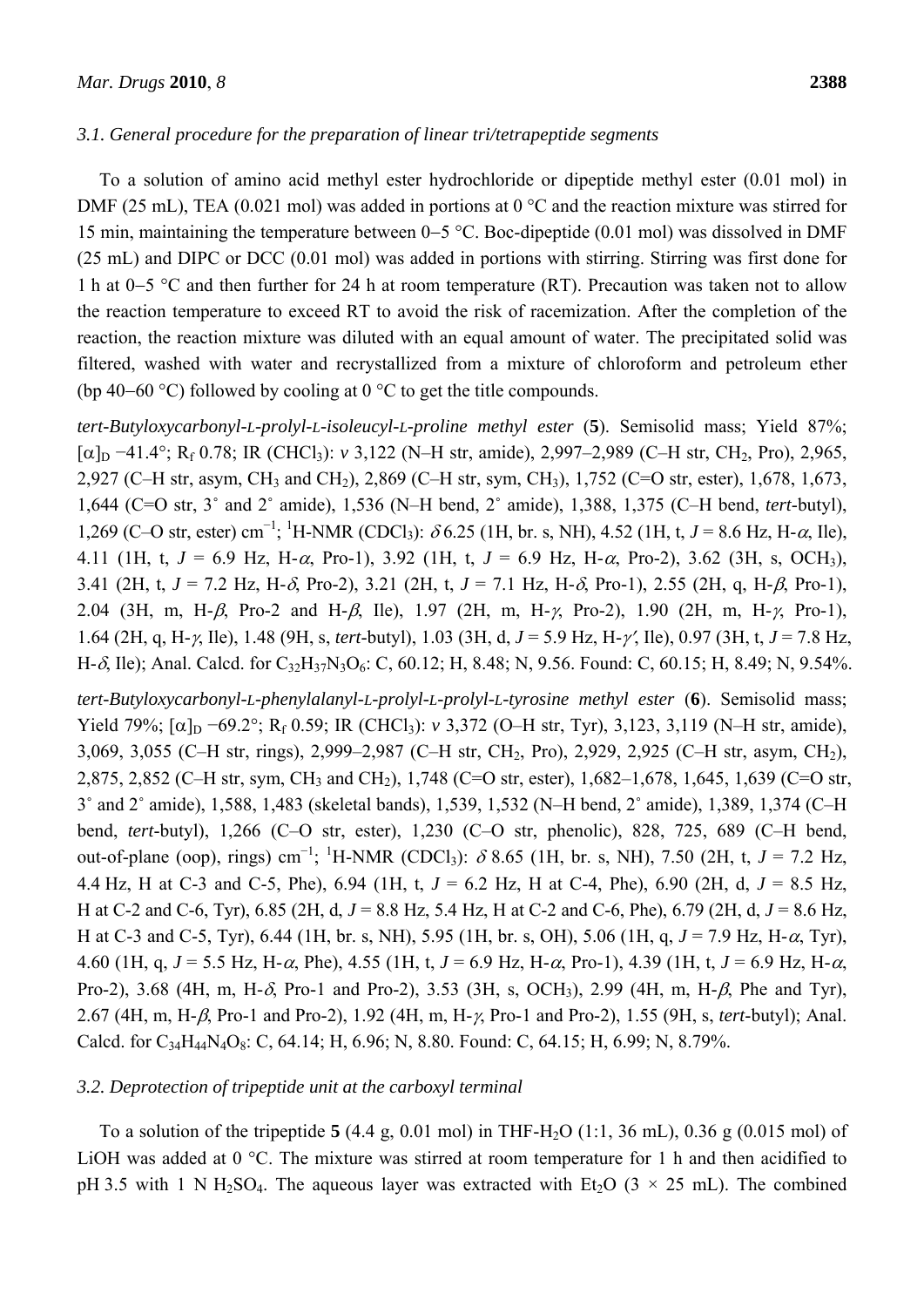organic extracts were dried over anhydrous  $Na<sub>2</sub>SO<sub>4</sub>$  and concentrated under reduced pressure. The crude product was finally crystallized from methanol and ether to afford pure deprotected compound.

## *3.3. Deprotection of tetrapeptide unit at amino terminal*

Tetrapeptide  $6$  (6.36 g, 0.01 mol) was dissolved in CHCl<sub>3</sub> (15 mL) and treated with CF<sub>3</sub>COOH (2.28 g, 0.02 mol). The resulting solution was stirred at room temperature for 1 h, washed with saturated NaHCO<sub>3</sub> solution (25 mL). The organic layer was dried over anhydrous Na<sub>2</sub>SO<sub>4</sub> and concentrated under reduced pressure. The crude product was purified by crystallization from CHCl<sub>3</sub> and petroleum ether (bp 40–60  $^{\circ}$ C) to give the pure deprotected tetrapeptide unit.

## *3.4. Procedure for the synthesis of the linear heptapeptide unit*

Deprotected tetrapeptide (5.36 g, 0.01 mol) was dissolved in tetrahydrofuran (THF, 35 mL). To this solution, TEA (2.8 mL, 0.021 mol) was added in portions at 0 °C and the resulting mixture was stirred for 15 min. Deprotected tripeptide (4.25 g, 0.01 mol) was dissolved in THF (35 mL) and DIPC (1.26 g, 0.01 mol) was added in portions to the above mixture with stirring, maintaining the temperature between 0−10 °C. Stirring was continued at room temperature for 36 h, after which the reaction mixture was filtered and the filtrate was washed with  $5\%$  NaHCO<sub>3</sub> and saturated NaCl solutions (30 mL each). The organic layer was dried over anhydrous  $Na<sub>2</sub>SO<sub>4</sub>$ , filtered and evaporated in vacuum. The crude product was recrystallized from a mixture of chloroform and petroleum ether (bp 40–60 °C) followed by cooling at  $0^{\circ}$ C.

*tert-Butyloxycarbonyl-L-prolyl-L-isoleucyl-L-prolyl-L-phenylalanyl-L-prolyl-L-prolyl-L-tyrosine methyl ester* (7). Semisolid mass; Yield 83%; [ $\alpha$ ]<sub>D</sub> −52.7°; R<sub>f</sub> 0.85; IR (CHCl<sub>3</sub>): *v* 3,375 (O–H str, Tyr), 3,128–3,123 (N–H str, amide), 3,065 (C–H str, ring), 2,999–2,986 (C–H str, CH2, Pro), 2,968–2,963, 2,927–2,922 (C–H str, asym, CH3 and CH2), 2,876–2,872, 2,858–2,853 (C–H str, sym, CH3 and CH2), 1,750 (C=O str, ester), 1,679–1,673, 1,645 (C=O str, 3˚ and 2˚ amide), 1,589, 1,482 (skeletal bands), 1539, 1,534 (N–H bend, 2˚ amide), 1,389, 1,373 (C–H bend, *tert*-butyl), 1,271 (C–O str, ester), 1,233 (C–O str, phenolic), 829, 722, 687 (C–H bend, out-of-plane (oop), rings) cm<sup>-1</sup>; <sup>1</sup>H-NMR (CDCl<sub>3</sub>):  $\delta$ 9.85 (1H, br. s, NH), 8.62 (1H, br. s, NH), 7.17 (2H, dd,  $J = 7.2$  Hz, 4.4 Hz, H at C-3 and C-5, Phe), 7.01 (1H, t, *J* = 6.2 Hz, H at C-4, Phe), 6.89, 6.81 (2H each, A2B2, *J* = 8.5 Hz, H at C-2, 6, 3 and 5, Tyr), 6.84 (2H, dd, *J* = 8.7 Hz, 5.3 Hz, H at C-2 and C-6, Phe), 6.25 (1H, br. s, NH), 5.97 (1H, br. s, OH), 5.11 (1H, m, H-α, Phe), 5.04 (1H, q, H-α, Tyr), 4.38 (1H, t, *J* = 6.9 Hz, H-α, Pro-2), 4.33 (1H, t,  $J = 8.6$  Hz, H- $\alpha$ , Ile), 4.16 (1H, t,  $J = 6.9$  Hz, H- $\alpha$ , Pro-1), 4.09 (2H, m, H- $\alpha$ , Pro-1 and Pro-2), 3.66 (2H, t, *J* = 7.1 Hz, H-δ, Pro-4), 3.54 (3H, s, OCH3), 3.33 (4H, m, H-δ, Pro-2 and Pro-3), 3.21 (2H, t, *J* = 7.2 Hz, H-δ, Pro-1), 3.01 (4H, m, H-β, Phe and Tyr), 2.68 (6H, m, H-β, Pro-2, Pro-3 and Pro-4), 2.54 (2H, q, H-β, Pro-1), 2.04 (1H, m, H-β, Ile), 1.92 (8H, m, H-δ, Pro-1-4), 1.64 (2H, m, H-γ, Ile), 1.49 (9H, s, *tert*-butyl), 1.00 (3H, d, *J* = 5.9 Hz, H-γ′, Ile), 0.96 (3H, t, *J* = 7.8 Hz, H-δ, Ile); Anal. Calcd. for C<sub>50</sub>H<sub>69</sub>N<sub>7</sub>O<sub>11</sub>: C, 63.61; H, 7.37; N, 10.38. Found: C, 63.60; H, 7.39; N, 10.40%.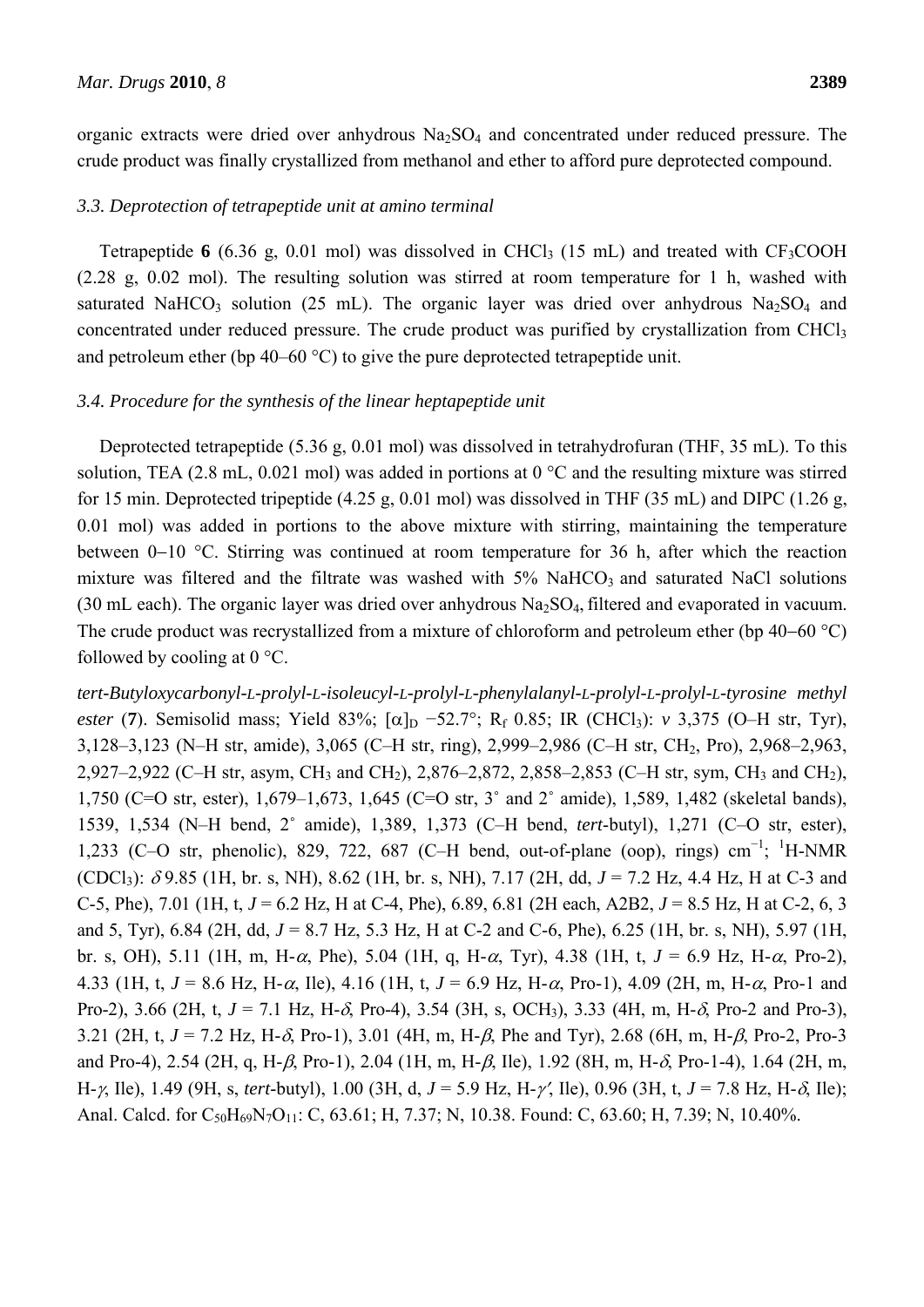#### *3.5. Synthesis of the cyclic heptapeptide* **8**

To synthesize stylisin 2 **(8**), linear heptapeptide unit **7** (4.72 g, 0.005 mol) was deprotected at carboxyl end using LiOH (0.18 g, 0.0075 mol) to get Boc-L-prolyl-L-isoleucyl-L-prolyl-Lphenylalanyl-L-prolyl-L-prolyl-L-tyrosine-OH. The deprotected heptapeptide unit (4.65 g, 0.005 mol) was now dissolved in CHCl<sub>3</sub> (50 mL) at 0  $^{\circ}$ C. To this solution, *p*-nitrophenol or pentafluorophenol  $(0.94 \text{ g or } 1.23 \text{ g}, 0.0067 \text{ mol})$  and DIPC  $(0.63 \text{ g}, 0.005 \text{ mol})$  were added and the mixture was stirred at room temperature for 12 h. The reaction mixture was filtered and the filtrate was washed with 10% NaHCO<sub>3</sub> solution ( $3 \times 25$  mL) and finally washed with 5% HCl ( $2 \times 30$  mL) to get the corresponding *p*-nitro-phenyl or pentafluorophenyl ester Boc-L-prolyl-L-isoleucyl-L-prolyl-L-phenylalanyl-L-prolyl-Lprolyl-L-tyrosine-Opnp or Boc-L-prolyl-L-isoleucyl-L-prolyl-L-phenylalanyl-L-prolyl-L-prolyl-L-tyrosine-Opfp. To this compound  $(4.2 \text{ g or } 4.38 \text{ g}, 0.004 \text{ mol})$  dissolved in CHCl<sub>3</sub> (35 mL), CF<sub>3</sub>COOH (0.91 g, 0.008 mol) was added, stirred at room temperature for 1 h and washed with  $10\%$  NaHCO<sub>3</sub> solution  $(2 \times 25 \text{ mL})$ . The organic layer was dried over anhydrous Na<sub>2</sub>SO<sub>4</sub> to get L-prolyl-L-isoleucyl-L-prolyl-Lphenylalanyl-L-prolyl-L-prolyl-L-tyrosine-Opnp or L-prolyl-L-isoleucyl-L-prolyl-L-phenylalanyl-L-prolyl-L-prolyl-L-tyrosine-Opfp, which was dissolved in CHCl<sub>3</sub> (25 mL) and TEA/NMM/pyridine (2.8 mL or 2.21 mL or 1.61 mL, 0.021 mol) was added. Then, above alkaline solution was kept at 0 °C for 7 days. The reaction mixture was washed with 10% NaHCO<sub>3</sub> ( $3 \times 25$  mL) and 5% HCl ( $2 \times 30$  mL) solutions. The organic layer was dried over anhydrous  $Na<sub>2</sub>SO<sub>4</sub>$  and crude cyclized product was crystallized from CHCl3/*n*-hexane to get pure cyclic product **8**.

*Cyclo(L-prolyl-L-isoleucyl-L-prolyl-L-phenylalanyl-L-prolyl-L-prolyl-L-tyrosinyl)* (**8**). White solid; Yield 89% (3.61 g, C<sub>5</sub>H<sub>5</sub>N), 82% (3.33 g, NMM), 79% (3.21 g, TEA); mp 216 °C (dec); [α]<sub>D</sub> −39.8° (*c* 0.2, MeOH) (−39.9 for natural stylisin 2); Rf 0.68 (CHCl3:AcOH:H2O, 3:2:5); IR (KBr): *v* 3,377 (O–H str, Tyr), 3,129, 3,125-3,121 (N–H str, amide), 3,069–3,066 (C–H str, ring), 2,998–2,985  $(C-H \text{ str}, CH_2, Pro), 2,969-2,965, 2,929, 2,925 (C-H \text{ str}, \text{asym}, CH_3 \text{ and } CH_2), 2,875-2,872,$ 2,859–2,855 (C–H str, sym, CH3 and CH2), 1,676–1,672, 1,645–1,640 (C=O str, 3˚ and 2˚ amide), 1,587, 1,480 (skeletal bands), 1,537, 1,533–1,530 (N–H bend, 2˚ amide), 1,236 (C–O str, phenolic), 828, 720, 689 (C–H bend, out-of-plane (oop), rings) cm<sup>-1</sup>; <sup>1</sup>H-NMR (CDCl<sub>3</sub>):  $\delta$ 9.75 (1H, br. s, NH), 9.72 (1H, br. s, NH), 8.52 (1H, br. s, NH), 7.18 (2H, dd, *J* = 7.2 Hz, 4.4 Hz, H at C-3 and C-5, Phe), 7.03 (1H, t, *J* = 6.2 Hz, H at C-4, Phe), 6.97, 6.90 (2H each, A2B2, *J* = 8.5 Hz, H at C-2, 6, 3 and 5, Tyr), 6.85 (2H, d, *J* = 8.6 Hz, 5.4 Hz, H at C-2 and C-6, Phe), 5.95 (1H, br. s, OH), 4.39 (2H, m, H-α, Phe and Tyr), 4.25 (1H, t, *J* = 7.0 Hz, H-α, Pro-4), 4.21 (1H, t, *J* = 6.9 Hz, H-α, Pro-3), 3.91 (2H, m, H-α, Pro-1 and Pro-2), 3.85 (1H, t,  $J = 8.6$  Hz, H-α, Ile), 3.60 (2H, t,  $J = 7.2$  Hz, H-δ, Pro-4), 3.26 (6H, m, H-δ, Pro-1−3), 2.67 (8H, m, H-β, Pro-1−4), 2.61 (4H, m, H-β, Phe and Tyr), 1.83 (8H, m, H-δ, Pro-1−4), 1.61 (2H, m, H-γ, Ile), 1.55 (1H, m, H-β, Ile), 1.00 (3H, d, *J* = 5.9 Hz, H-γ′, Ile), 0.95 (3H, t,  $J = 7.8$  Hz, H- $\delta$ , Ile); <sup>13</sup>C-NMR (CDCl<sub>3</sub>):  $\delta$  173.5 (C=O, Ile), 172.8, 171.6 (2C, C=O, Pro-2 and Pro-4), 170.9 (C=O, Pro-1), 170.3, 169.9 (2C, C=O, Phe and Tyr), 169.3 (C=O, Pro-3), 153.9 (C-*p*, Tyr), 138.5, 133.4 (2C, C-γ, Phe and Tyr), 132.1 (2C, C-*o*, Phe), 129.5 (2C, C-*o*, Tyr), 128.9 (2C, C-*m*, Phe), 128.3 (2C, C-*m*, Tyr), 128.0 (C-*p*, Phe), 58.7 (2C, C-α, Pro-1 and Pro-2), 57.3, 55.7 (2C, C-α, Pro-4 and Pro-3), 54.3 (C- $\alpha$ , Ile), 53.6, 52.8 (2C, C- $\alpha$ , Phe and Tyr), 48.9, 48.2 (2C, C- $\delta$ , Pro-1 and Pro-3), 46.6, 45.8 (2C, C-δ, Pro-2 and Pro-4), 43.2 (C-β, Tyr), 37.8 (C-β, Phe), 35.6 (C-β, Ile), 34.4, 33.9 (2C, C-β, Pro-1 and Pro-4), 32.2, 30.5 (2C, C-β, Pro-2 and Pro-3), 24.8, 23.6 (2C, C-γ, Ile and Pro-3),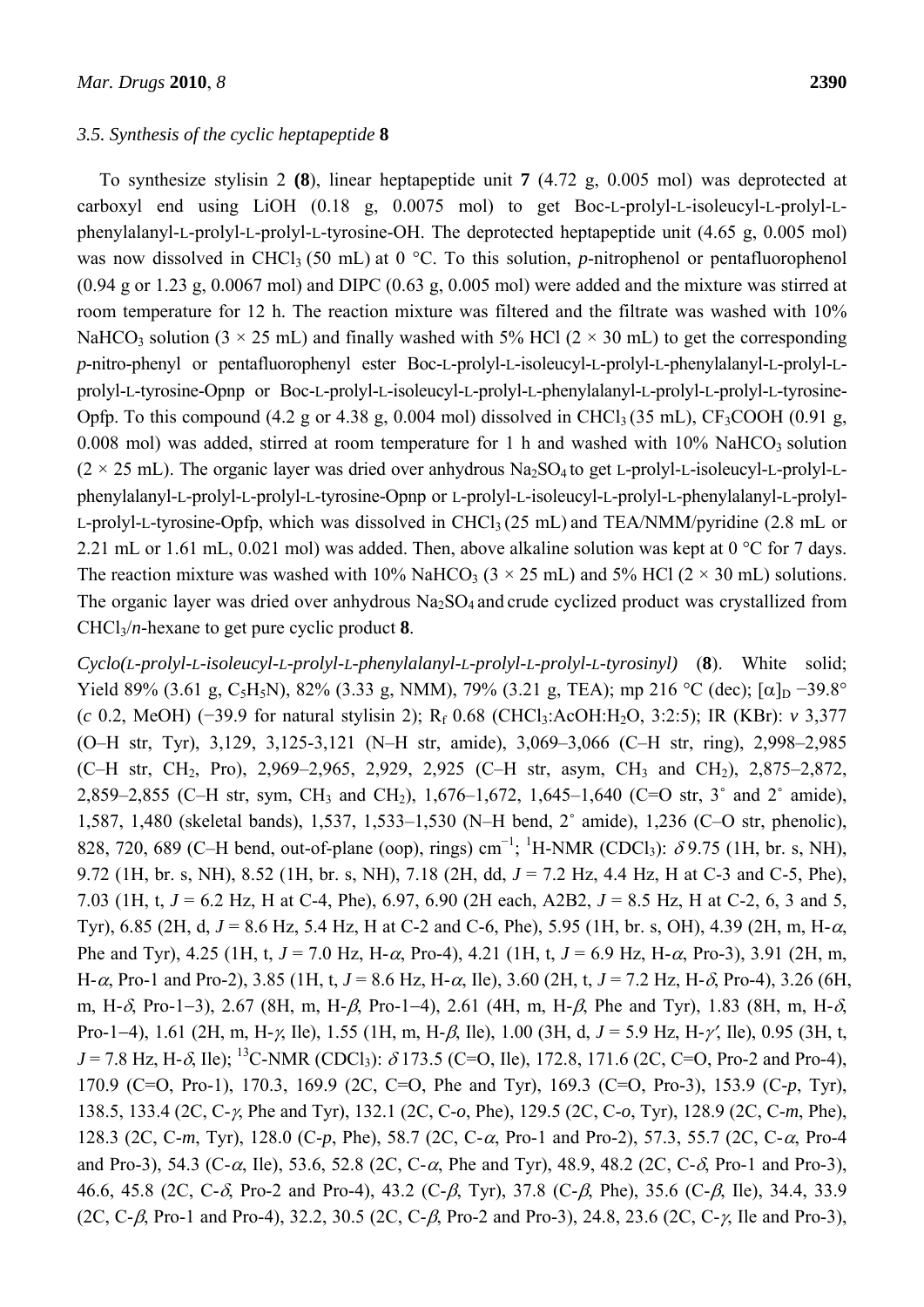23.2, 22.6, 21.7 (3C, C-γ, Pro-1, Pro-2 and Pro-4), 16.2 (C-γ′, Ile), 10.3 (C-δ, Ile); ESI-MS/MS *m/z* [RI]: 812.9  $[(M + 1)^+, 100]$ , 784.9  $[(812.9 - CO)^+, 14]$ , 699.8  $[(H-Pro-Phe-Pro-Pro-Tyr-Pro)^+, 37]$ , 671.8  $[(699.8 - CO)^+, 11]$ , 665.8  $[(H-Pro-Pro-Tyr-Pro-Ile-Pro)^+, 29]$ , 602.7  $[(H-Pro-Pre-Pro-Tyr)^+, 64]$ , 574.7 [(602.7 − CO)<sup>+</sup>, 19], 455.5 [(H-Pro-Pro-Tyr-Pro)<sup>+</sup>, 38], 439.5 [(H-Pro-Phe-Pro-Pro)<sup>+</sup>, 49], 411.5  $[(439.5 - CO)^{+}$ , 21], 358.4  $[(H-Pro-Pro-Tyr)^{+}$ , 66], 342.4  $[(H-Pro-Phe-Pro)^{+}$ , 32], 330.4  $[(358.4 - CO)^{+}$ , 11], 245.3 [(H-Pro-Phe)<sup>+</sup>, 25], 217.2 [(245.3 − CO)<sup>+</sup>, 11], 195.2 [(H-Pro-Pro)<sup>+</sup>, 17], 136.1 [Tyr  $(C_8H_{10}NO)^+$ , 14], 120.1 [Phe  $(C_8H_{10}N)^+$ , 10], 107.1  $(C_7H_7O)^+$ , 12], 98.1 [(Pro)<sup>+</sup>, 15], 93.1 [(C<sub>6</sub>H<sub>5</sub>O)<sup>+</sup>, 9], 91.1  $[(C_7H_7)^+, 11]$ , 86.1 [Ile  $(C_5H_{12}N)^+, 12]$ , 77.1  $[(C_6H_5)^+, 7]$ , 70.1 [H-Pro  $(C_4H_8N)^+, 23]$ , Ile: 57.1  $[(C_4H_9)^+, 6]$ , 29.1  $[(C_2H_5)^+, 9]$ , 15.0  $[(CH_3)^+, 13]$ ; Anal. Calcd. for  $C_{44}H_{57}N_7O_8$ : C, 65.09; H, 7.08; N, 12.08. Found: C, 65.11; H, 7.05; N, 12.10%.

## *3.6. Biological activity studies*

#### 3.6.1. Antibacterial screening

Newly synthesized linear and cyclic heptapeptides **7** and **8** were evaluated for their antibacterial potential against two Gram-positive bacteria—*Bacillus subtilis* and *Staphylococcus aureus*—and two Gram-negative bacteria—*Pseudomonas aeruginosa* and *Klebsiella pneumonia*—at concentrations of 50−6.25 μg/mL by using a modified Kirby-Bauer disc diffusion method [29]. MIC values of the test compounds were determined by the Tube Dilution Technique. Both linear and cyclic heptapeptides were dissolved separately using DMF to prepare a stock solution of 1 mg/mL. Stock solution was aseptically transferred and suitably diluted with sterile broth medium to contain seven different concentrations of each test compound ranging from 200−3.1 μg/mL in different test tubes. All the tubes were inoculated with one loopful of one of the test bacteria. The process was repeated with different test bacteria and different samples. Tubes inoculated with bacterial cultures were incubated at 37 °C for 18 h and the presence/absence of growth of the bacteria was observed. From these results, MIC of each test compound was determined against each test bacterium. A possible spore suspension was prepared in sterile distilled water from 5 days old culture of the test bacteria growing on nutrient broth media. About 20 mL of the growth medium was transferred into sterilized Petri plates and inoculated with 1.5 mL of spore suspension (spore concentration  $\sim 6 \times 10^4$  spores/mL). Filter paper disks of 6 mm diameter and 1 mm thickness were sterilized by autoclaving at 121 °C (15 psi) for 15 min. Each Petri plate was divided into five equal portions along the diameter to place one disc. Three discs of test sample were placed on three portions together with one disc with reference drug—gatifloxacin and a disk impregnated with the solvent (DMF) as negative control. The Petri plates inoculated with bacterial cultures were incubated at 37 °C for 18 h. Diameters of the inhibition zones (in mm) were measured and the average diameters for test sample were calculated in triplicate. The diameters obtained for the test sample were compared with that produced by the standard drug. The results of antibacterial studies are presented in Table 1.

#### 3.6.2. Antifungal screening

Serial plate dilution method was used for the evaluation of antifungal activity against the diamorphic fungal strain *C. albicans* and three other fungal strains, including *A. niger* and two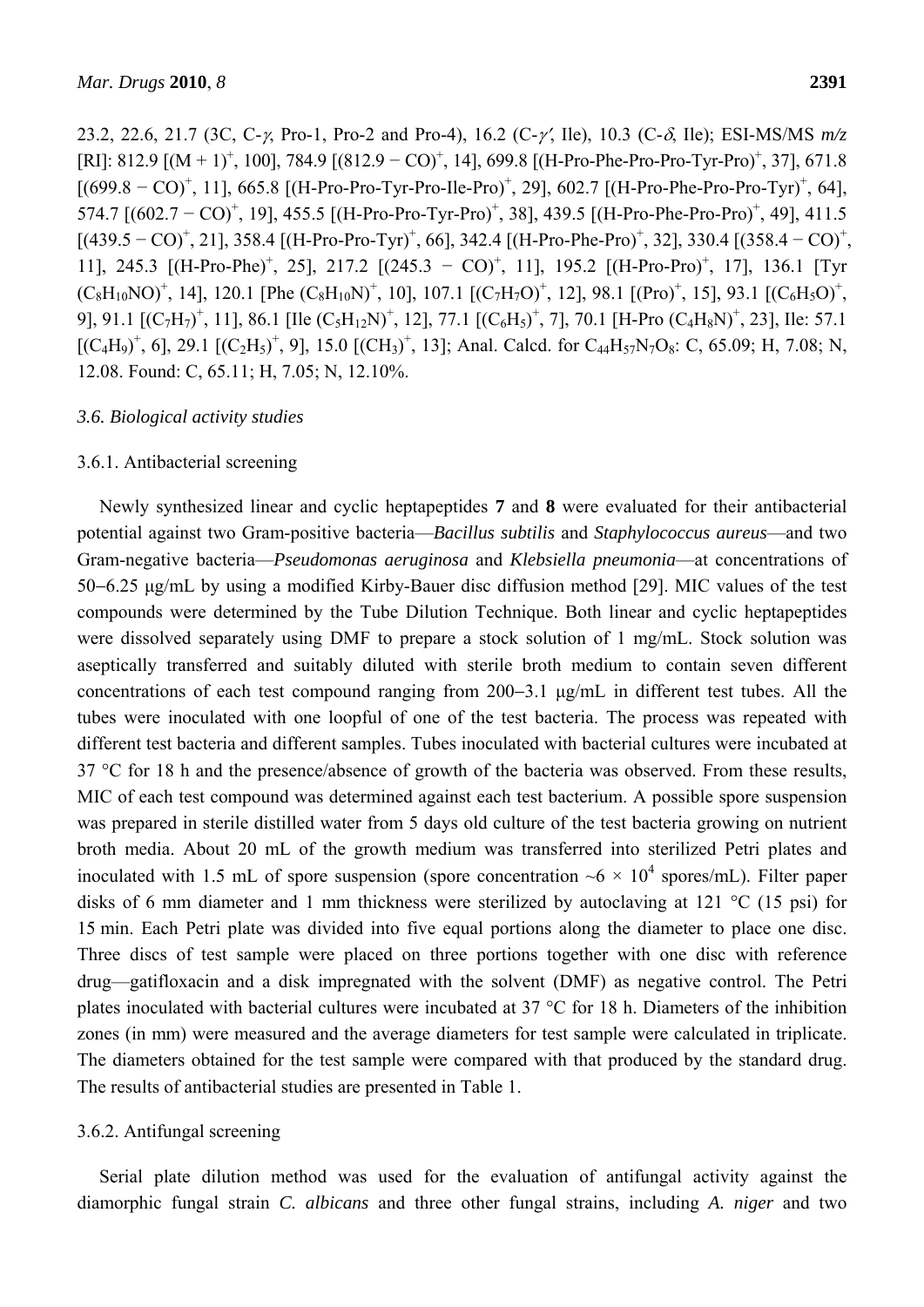cutaneous fungal strains, *M. audouinii* and *T. mentagrophytes*, at concentrations of 50−6.25 μg/mL [30]. MIC values of the test compounds were determined by employing the same technique as used for antibacterial studies using DMSO instead of DMF and tubes inoculated with fungal cultures were incubated at 37 °C for 48 h. After incubation, the presence/absence of fungal growth was observed and MIC of test compounds was determined against each test fungus. A spore suspension in normal saline (0.91% *w/v* of NaCl) was prepared from culture of the test fungi on Sabouraud's broth media. After transferring growth medium, Petri plates were inoculated with spore suspension. After drying, wells were made using an agar punch and test samples, reference drug—griseofulvin and negative control (DMSO) were placed in labeled wells in each Petri plate. The Petri plates inoculated with fungal cultures were incubated at 37 °C for 48 h. Antifungal activity was determined by measuring the diameter of the inhibition zone for triplicate sets. Activity of each compound was compared with reference standard. The results of antifungal studies are given in the Table 1.

## **4. Conclusions**

The first total synthesis of the natural peptide stylisin 2 (**8**) was accomplished in good yield via coupling reactions utilizing different carbodiimides. Diisopropylcarbodiimide (DIPC)/TEA coupling method proved to be yield-effective, in comparison to methods utilizing DCC/TEA or NMM, providing 10–12% better yield. A pentafluorophenyl ester proved to be better for the activation of the acid functionality of the linear heptapeptide unit when compared to *p*-nitrophenol. Pyridine was found to be a good base for intramolecular cyclization of the linear peptide fragment in comparison to TEA and NMM. The synthesized cycloheptapeptide displayed high antibacterial activity against *K. pneumoniae* and *P. aeruginosa*, along with potent antifungal activity against *C. albicans*. In comparison, Gram negative bacteria were found to be more sensitive than Gram positive bacteria towards the newly synthesized peptide. On passing toxicity tests, synthesized cyclooligopeptide **8** may prove good candidate for clinical studies and can be new antimicrobial drug of future.

## **Acknowledgements**

We greatly acknowledge the Head, U.S.I.C., DU, Delhi (India) and Head, R.S.I.C., I.I.T., Delhi (India) for spectral analysis and NRI Institute of Pharmacy, Bhopal, Madhya Pradesh (India) for providing necessary facilities for carrying out the research work.

# **References**

- 1. Fusetani, N.; Matsunaga, S. Bioactive Sponge Peptides. *Chem. Rev.* **1993**, *93*, 1793–1806.
- 2. Zainuddin, E.N.; Jansen, R.; Nimtz, M.; Wray, V.; Preisitsch, M.; Lalk, M.; Mundt, S. Lyngbyazothrins A−D, Antimicrobial Cyclic Undecapeptides from the Cultured Cyanobacterium *Lyngbya* sp. *J. Nat. Prod.* **2009**, *72*, 1373–1378.
- 3. Williams, D.E.; Yu, K.; Behrisch, H.W.; van Soest, R.; Andersen, R.J. Rolloamides A and B, Cytotoxic Cyclic Heptapeptides isolated from the Caribbean Marine Sponge *Eurypon laughlini*. *J. Nat. Prod.* **2009**, *72*, 1253–1257.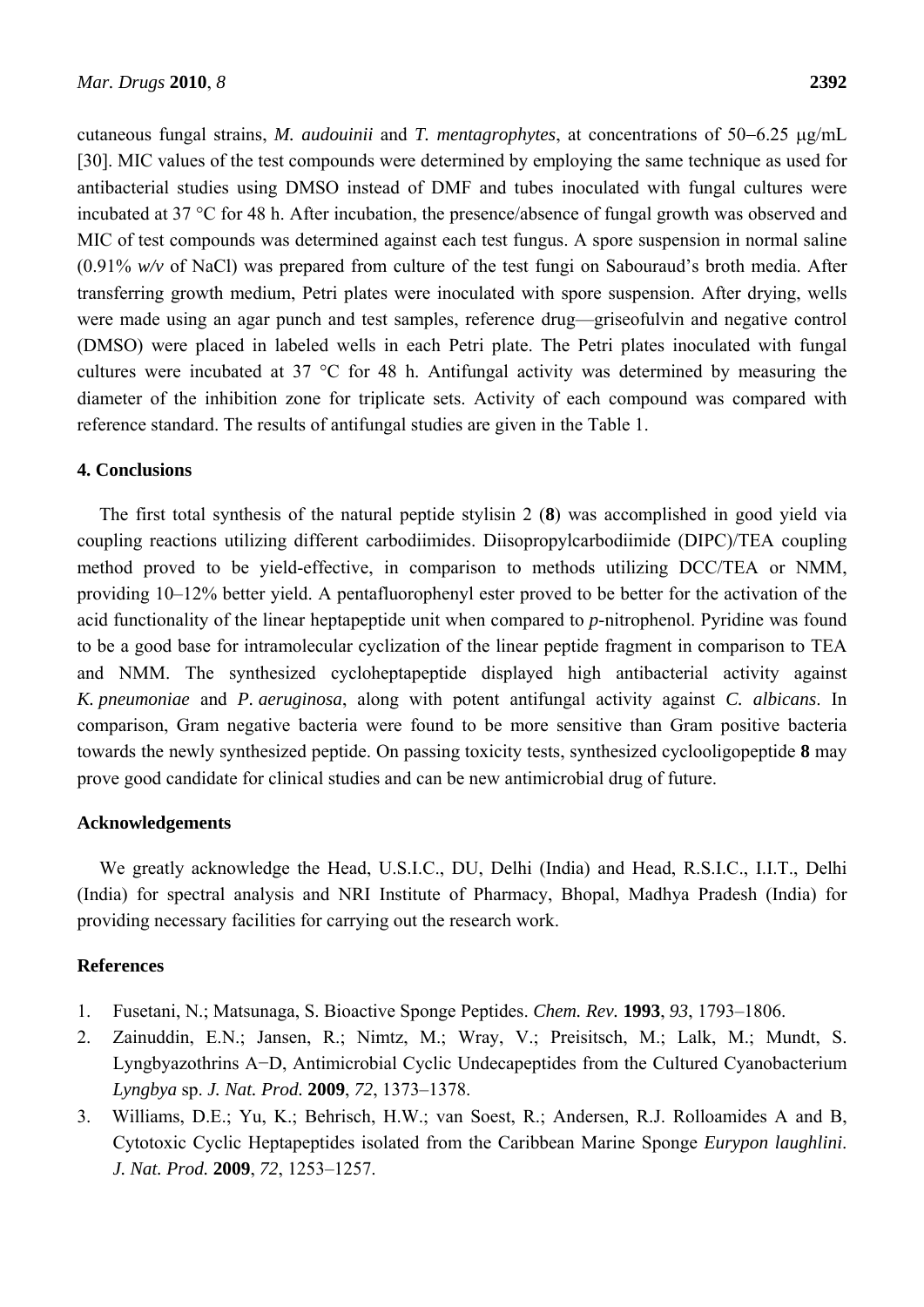- 4. Ford, P.W.; Gustafson, K.R.; McKee, T.C.; Shigematsu, N.; Maurizi, L.K.; Pannell, L.K.; Williams, D.E.; de Silva, E.D.; Lassota, P.; Allen, T.M.; van Soest, R.; Andersen, R.J.; Boyd, M.R. Papuamides A–D, HIV-Inhibitory and Cytotoxic Depsipeptides from the Sponges *Theonella mirabilis* and *Theonella swinhoei* Collected in Papua New Guinea. *J. Am. Chem. Soc.* **1999**, *121*, 5899–5909.
- 5. Capon, R.J.; Ford, J.; Lacey, E.; Gill, J.H.; Heiland, K.; Friedel, T. Phoriospongin A and B: Two New Nematocidal Depsipeptides from the Australian Marine Sponges *Phoriospongia* sp. and *Callyspongia bilamellata*. *J. Nat. Prod.* **2002**, *65*, 358–363.
- 6. Randazzo, A.; Bifulco, G.; Giannini, C.; Bucci, M.; Debitus, C.; Cirino, G.; Gomez-Paloma, L. Halipeptins A and B: Two Novel Potent Anti-inflammatory Cyclic Depsipeptides from the Vanuatu Marine Sponge *Haliclona* species. *J. Am. Chem. Soc.* **2001**, *123*, 10870–10876.
- 7. Gunasekera, S.P.; Miller, M.W.; Kwan, J.C.; Luesch, H.; Paul, V.J. Molassamide, A Depsipeptide Serine Protease Inhibitor from the Marine Cyanobacterium *Dichothrix utahensis*. *J. Nat. Prod.* **2010**, *73*, 459–462.
- 8. Muller, D.; Krick, A.; Kehraus, S.; Mehner, C.; Hart, M.; Kupper, F.C.; Saxena, K.; Prinz, H.; Schwalbe, H.; Janning, P.; Waldmann, H.; Konig, G.M. Brunsvicamides A–C: Sponge-Related Cyanobacterial Peptides with *Mycobacterium tuberculosis* Protein Tyrosine Phosphatase Inhibitory Activity. *J. Med. Chem.* **2006**, *49*, 4871–4878.
- 9. Mohammed, R.; Peng, J.; Kelly, M.; Hamann, M.T. Cyclic Heptapeptides from the Jamaican Sponge *Stylissa caribica*. *J. Nat. Prod.* **2006**, *69*, 1739–1744.
- 10. Kobayashi, J.; Tsuda, M.; Nakamura, T.; Mikami, Y.; Shigemori, H. Hymenamides A and B, New Proline-Rich Cyclic Heptapeptides from the Okinawan Marine Sponge *Hymeniacidon* sp. *Tetrahedron* **1993**, *49*, 2391–2402.
- 11. Dahiya, R.; Pathak, D.; Himaja, M.; Bhatt, S. First Total Synthesis and Biological Screening of Hymenamide E. *Acta Pharm.* **2006**, *56*, 399–415.
- 12. Wele, A.; Zhang, Y.; Dubost, L.; Pousset, J.-L.; Bodo, B. Cyclic Peptides from the Seeds of Annona glauca and A. cherimola. *Chem. Pharm. Bull.* **2006**, *54*, 690–692.
- 13. Dahiya, R.; Kumar, A.; Gupta, R. Synthesis, Cytotoxic and Antimicrobial Screening of a Proline-Rich Cyclopolypeptide. *Chem. Pharm. Bull.* **2009**, *57*, 214–217.
- 14. Dahiya, R. Synthesis and *in vitro* Cytotoxic Activity of a Natural Peptide of Plant Origin. *J. Iran. Chem. Soc.* **2008**, *5*, 445–452.
- 15. Dahiya, R. Synthetic Studies on a Cyclic Hexapeptide from Dianthus Superbus. *Chem. Pap.* **2008**, *62*, 527–535.
- 16. Dahiya, R. Total Synthesis and Biological Potential of Psammosilenin A. *Arch. Pharm. Chem. Life Sci.* **2008**, *341*, 502–509.
- 17. Dahiya, R. Synthesis, Spectroscopic and Biological Investigation of Cyclic Octapeptide: Cherimolacyclopeptide G. *Turk. J. Chem.* **2008**, *32*, 205–215.
- 18. Dahiya, R. Synthetic and Pharmacological Studies on Longicalycinin A. *Pak. J. Pharm. Sci.* **2007**, *20*, 317–323.
- 19. Dahiya, R. Synthesis of a Phenylalanine-Rich Peptide as Potential Anthelmintic and Cytotoxic Agent. *Acta Pol. Pharm.* **2007**, *64*, 509–516.